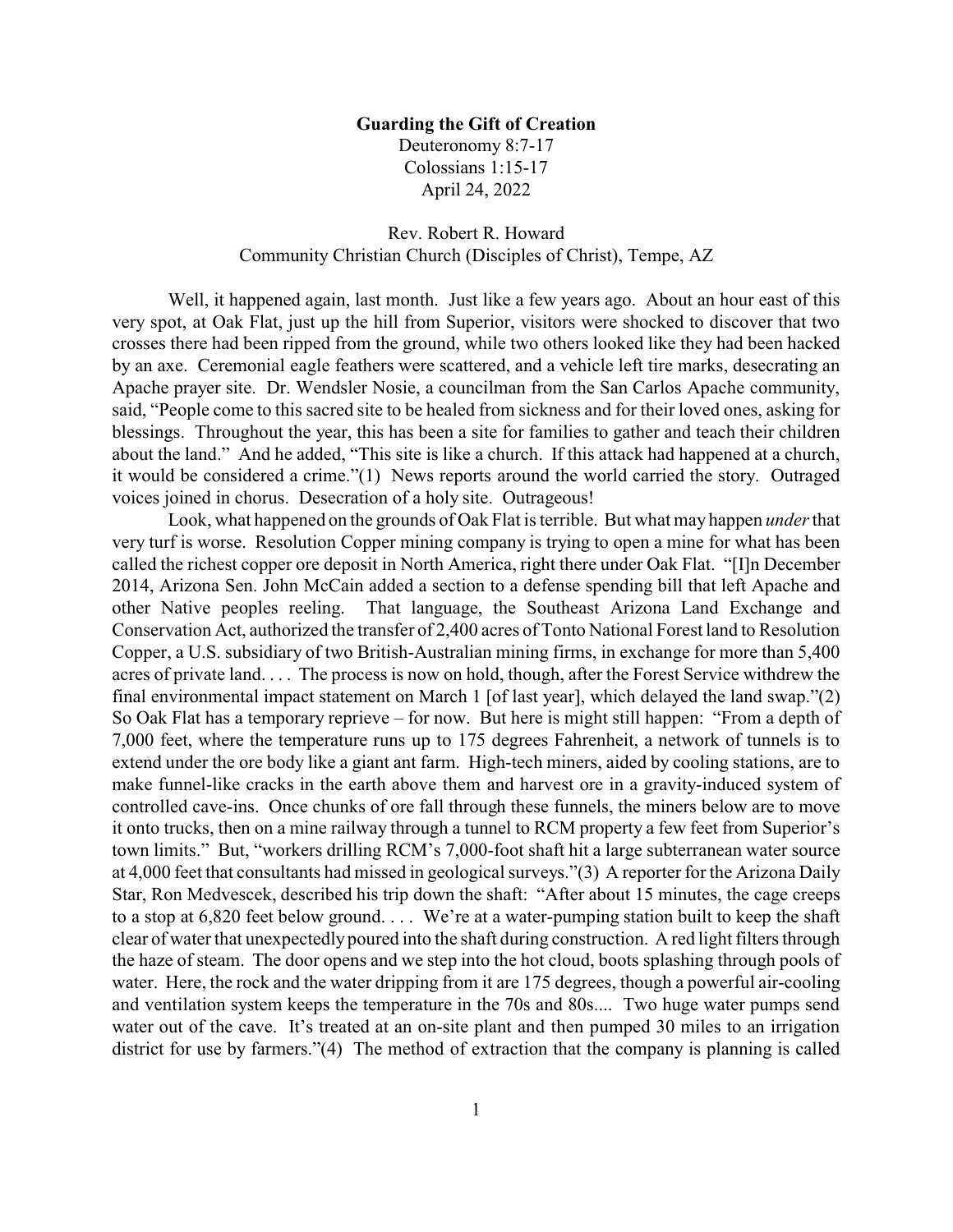"block-cave" mining. Block-cave excavates a huge amount of rock, as we just heard, and transports it to the surface. But this method also "'leaves a mountain-sized void underground, making it more likely the surface will collapse,' said Roy Chavez, a former miner, former mayor of Superior, and spokesman for the Concerned Citizens and Retired Miners Coalition, which opposes the mine."(5) If you scoop out a quantity of rock the size of a mountain from underneath the surface, without replacing it, you run the strong risk of the surface collapsing into a crater. In this case, the crater could be a couple of miles wide, and a thousand feet deep.(6) And what about the residue, left over after the process of separating the copper from the other rock? The mining company's "plans include spreading rubble over 'brown-field' sites (patches of Sonoran Desert that already have been disturbed by farming or other human activities) northeast of Queen Valley," east of Apache Junction. Needless to say, "the Queen Valley Homeowner's Association, who worry about toxins from the mine's waste products contaminating Queen Creek, from which the community draws its water," take a dim view on this plan.(7) And any winds of monsoon dust storms would carry the toxic dust for miles. Activities underground would have a profound impact on people who live on the surface. To say the least. But the discovery of the underground water also raises concerns that unseen water courses would be rerouted, affecting both the local water table, and springs for miles around. Maybe even rivers. The excavation would allow the heat from deep below more direct access to the surface. How would that increase in the area's temperature affect plant life, humans, animals, even the atmosphere, for miles around? And how would removing that massive quantity of rock, and any subsidence that would result, affect the underground interactive web of tensions of the surrounding rock, opening up possibilities of earth tremors as things resettle? I'll be quick to admit that the geological realities of such possibility are beyond me, but the question should be raised nevertheless. These are the facts about Oak Flat, as best I can find them. Resolution Copper Mining company's plans to mine this huge deposit seem to be a disaster in the making. Thank God it is on hold – for now.

And how does faith respond? This congregation has a well-deserved reputation of caring deeply for the environment, for decades. Environmental justice is part of Community's DNA. So we would join the voices that cry out, "We write as people of faith and moral conscience–Christian, Jewish, Muslim, Apache, and people of other faiths and not of faith–to condemn the immoral and unconstitutional hate crime committed against an Apache Nation sacred site in 2018 in Oak Flat, Arizona."(8) But the desecration of the surface holy site only symbolizes a deeper desecration of God's holy earth, planned for 7000 feet under that very site. *Both* are desecrations. We stand with our Apache Nation sisters and brothers, even as they stand with the rest of Creation, human and beyond, protesting actions of human greed that threaten untold damage to the land, people, waters, flora, and fauna. And so people of faith will support the identical bills introduced last year by Rep. Raul Grijalva, and Senator Bernie Sanders, the Save Oak Flat Act. These bills will repeal the Section 3003 land exchange of the 2015 National Defense Authorization Act, and protect this 2400-acre site known as Chí'chil Biłdagoteel (Oak Flat), holy to traditional Western Apache culture and religion.(9) People standingwithin the Judaic-Christian faith tradition cryout with the Psalmist, "The earth is the *LORD's* and all that is in it, the world, and those who live in it"— and we demand respect for this planet, as faithful stewards of it. This good earth is a *gift* from the hand of God,(10) as we heard clearly in this morning's scripture from Deuteronomy. And whenever somebody gives you a gift, what do you say? Of course: "thank you." As God, through Moses, warned: "Do not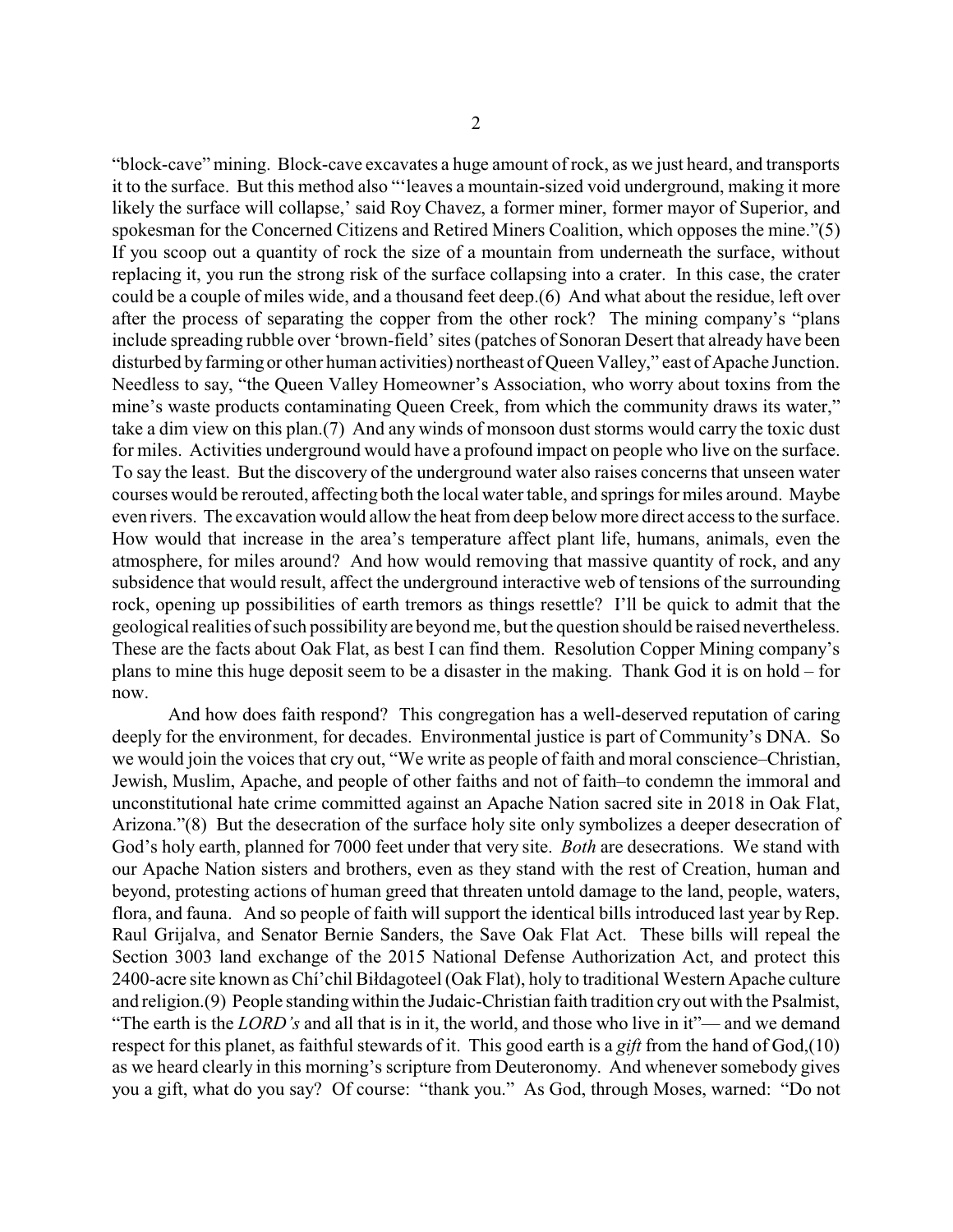say to yourself, 'My power and the might of my own hand have gotten me this wealth.'" And so we gratefully acknowledge this gift, and the Hand that bestows it every moment of every day. And part of our holy responsibility is to treat every square inch of planet earth with respect. And arm ourselves with the facts, to protest whenever it is endangered. We are not the owners. We are the stewards. Caretakers. Just as we take care to clean up a lawn mower after we have borrowed it from our neighbor, fill the tank, and hand it back better than we found it, so we guard the dignity of the gift of our earth, and its inhabitants. What do people of faith do? Just like a loving mother demands, "clean up that room!", so we protest to any who would desecrate this planet: "Take care of it! Respect your mother!"

We mourn any desecration of holy places. We protest any desecration of people made in the image of God. In the name of Jesus Christ, Whose love embraces all human beings, Who is the image of the invisible God, we demand respect for the Creator's earth. We will pray, we will walk, we will speak. And we will demand that the exploiters repent, prevent the damage, and turn to the Christ Whose love embraced even those who desecrated His body. We will say, "clean up *our*room, that all may breathe free!" Amen.

## **Notes**

(1) Attack in 2022: Letter from Wendsler Nosie Sr., to Chairman Terry Rambler, San Carlos Apache Tribe, 3/23/22; accessed online on 4/19/22 at

https://users.neo.registeredsite.com/8/3/2/11897238/assets/03-22-2022\_ApacheStronghold\_to\_C hairman.pdf; attack in 2018: "Apache Stronghold tribal group: Crosses vandalized at Arizona prayer site," by Felicia Fonseca, Associated Press

https://www.azcentral.com/story/news/local/arizona/2018/03/21/apache-stronghold-tribal-groupcrosses-vandalized-arizona-prayer-site/447952002/; and "We Condemn The Desecration Of An Apache Nation Sacred Site," petition by the Repairers of the Breach PPC: NCMR; accessed online on 4/18/18 at https://action.groundswell-mvmt.org/petitions/we-condemn-the-desecrationof-an-apache-nation-sacred-site

(2) "Oak Flat: A place of prayer faces obliteration by a copper mine," by Debra Utacia Krol, Arizona Republic, 8/20/21; accessed online on 4/19/22 at

https://www.azcentral.com/in-depth/news/local/arizona/2021/08/18/oak-flat-apache-sacred-resol ution-copper-mine/7903887002/

(3) "A Copper Mine Near Superior and Oak Flat Campground Is Set to Destroy a Unique, Sacred Recreation Area — for Fleeting Benefits," by Ray Stern, Phoenix New Times, 4/22/15; accessed online on 4/11/18.

(4) "Resolution Copper Mine: Venturing 7,000 feet below Earth's surface," by Ron Medvescek, Arizona Daily Star, 6/4/16; accessed online on 4/11/18 at

http://tucson.com/news/resolution-copper-mine-venturing-feet-below-earth-s-surface/article\_44c a18f8-7a29-5562-9833-dd6611c968fc.html

(5) "Massive mine proposed at Oak Flat, sacred tribal land," by Emily Bregel, Arizona Daily Star, 9/8/13; accessed online on 4/11/18 at

http://tucson.com/business/local/massive-mine-proposed-at-oak-flat-sacred-tribal-land/article 36 556048-ba26-54ba-8445-0ff8b753e29b.html